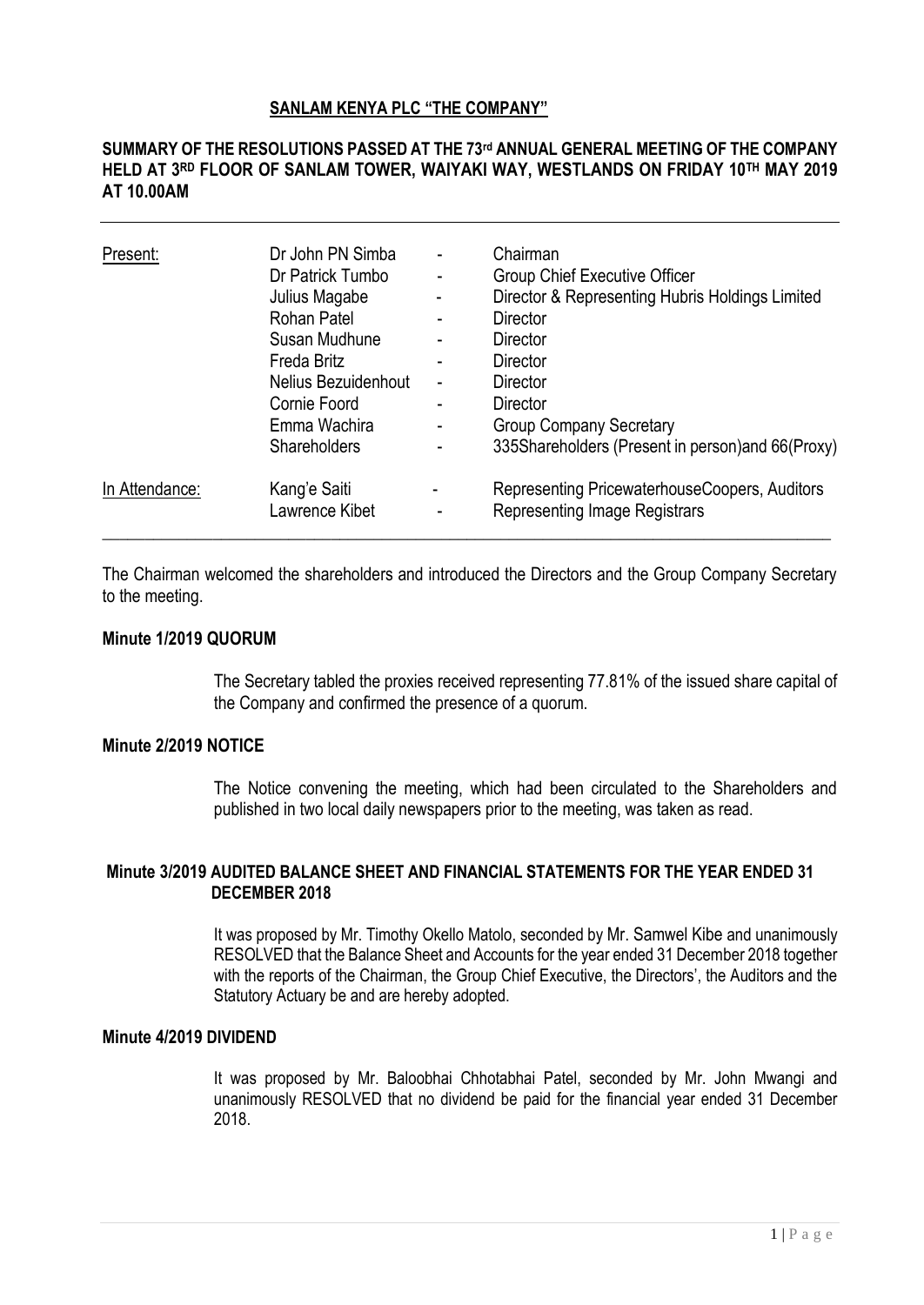### **Minute 5/2019 ELECTION OF DIRECTORS**

- a) In accordance with the Company's Articles of Association, Mr. Nelius Bezuidenhout who was appointed a director on  $8<sup>th</sup>$  November 2018 retires this being the first Annual General Meeting to be held since his appointment and being eligible, offered himself for re-election, it was proposed by Mr. Emmanuel Fenswa Masaba seconded Mr. Peter Mwangi, and unanimously RESOLVED that he be re-elected as a Director of the Company.
- b) In accordance with the Company's Articles of Association Mr. Cornie Foord, who was appointed a director on 8th November 2018 retires this being the first Annual General Meeting to be held since his appointment and being eligible, offered himself for re-election, it was proposed by Mr. Alois Wafula Chami seconded Mr. Stephen Kamau, and unanimously RESOLVED that he be re-elected as a Director of the Company.
- c) In accordance with the Company's Articles of Association, Mrs. Freda Britz, who was appointed a director on 8<sup>th</sup> November 2018 retires this being the first Annual General Meeting to be held since her appointment and being eligible, offered herself for re-election, it was proposed by Mr. Thomas Nyandwaro Kenyanya seconded Mr. Peter Mwangi and unanimously RESOLVED that she be re-elected as a Director of the Company.

# **Minute 6/2019 ELECTION OF THE AUDIT, ACTUARIAL, RISK AND COMPLIANCE COMMITTEE**

In accordance with the provisions of Section 796 of the Companies Act 2015, it was proposed by Mr. Samwel Kibe, seconded by Mr. Joseph Barasa and unanimously RESOLVED that the following Directors, being members of the Audit, Actuarial, Risk and Compliance Committee be elected to continue serving as members of the Committee:

- a. Mrs. Freda Britz -Chairman
- b. Mr. Nelius Bezuidenhout
- c. Mr. Julius Magabe
- d. Mr. Cornie Foord

### **Minute 7/2019 DIRECTORS' REMUNERATION**

In accordance with Regulation 6(2)(a) of the Companies Act Regulations of 2017, sixty six percent (66%) of the total shareholders present cast votes approving of the Directors' remuneration as shown in the Profit and Loss Account for the year ended 31 December 2018, while Thirty Four percent (34%) of the total shareholders present withheld their votes.

### **Minute 8/2019 AUDITORS**

It was proposed by Mr. Stephen Nzivo Mwangangi seconded by Ms. Juliet Musyoki and unanimously RESOLVED that Messrs PricewaterhouseCoopers be re-appointed as the Company's Auditors and that the Directors be and are hereby authorised to fix the remuneration of the auditors.